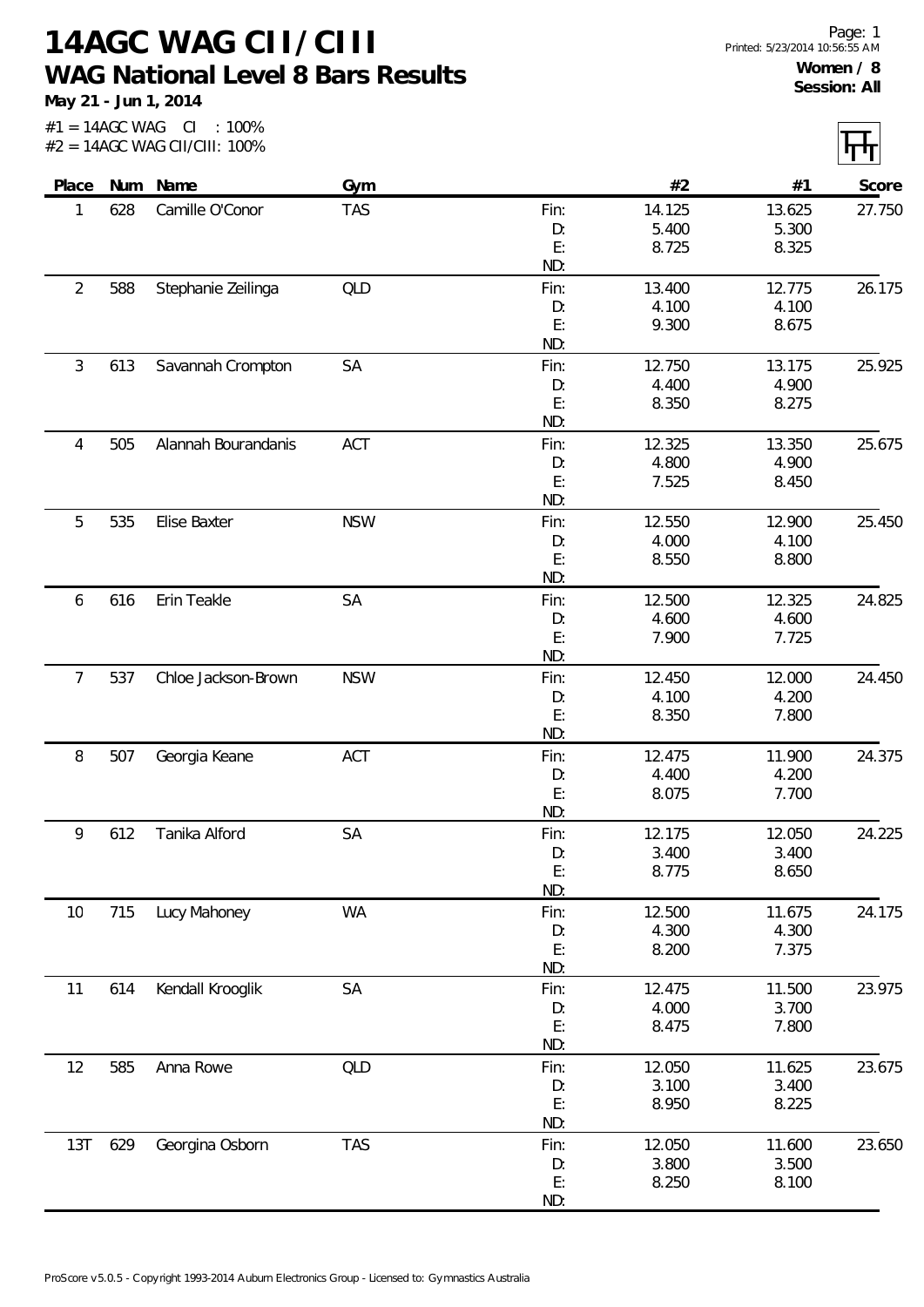**14AGC WAG CII/CIII WAG National Level 8 Bars Results**

**May 21 - Jun 1, 2014**

 $\overline{ }$ 

 $\overline{\phantom{0}}$ 

| Place |     | Num Name            | Gym        |          | #2     | #1     | Score  |
|-------|-----|---------------------|------------|----------|--------|--------|--------|
| 13T   | 676 | Lauren Pengelly     | <b>VIC</b> | Fin:     | 12.100 | 11.550 | 23.650 |
|       |     |                     |            | D:       | 4.300  | 3.200  |        |
|       |     |                     |            | E:       | 7.800  | 8.350  |        |
|       |     |                     |            | ND:      |        |        |        |
| 15    | 586 | Abbey Scott         | QLD        | Fin:     | 11.875 | 11.675 | 23.550 |
|       |     |                     |            | D:       | 3.000  | 3.000  |        |
|       |     |                     |            | E:       | 8.875  | 8.675  |        |
|       |     |                     |            | ND:      |        |        |        |
| 16    | 540 | Jessica Rynne       | <b>NSW</b> | Fin:     | 11.775 | 11.725 | 23.500 |
|       |     |                     |            | D:       | 3.600  | 3.700  |        |
|       |     |                     |            | E:       | 8.175  | 8.025  |        |
|       |     |                     |            | ND:      |        |        |        |
| 17    | 677 | Jessica Toh         | <b>VIC</b> | Fin:     | 11.750 | 11.650 | 23.400 |
|       |     |                     |            | D:       | 2.700  | 2.700  |        |
|       |     |                     |            | E:       | 9.050  | 8.950  |        |
|       |     |                     |            | ND:      |        |        |        |
| 18    | 538 | Erin Modaro         | <b>NSW</b> | Fin:     | 10.775 | 12.525 | 23.300 |
|       |     |                     |            | D:<br>E: | 3.600  | 4.100  |        |
|       |     |                     |            | ND:      | 7.175  | 8.425  |        |
| 19    | 506 |                     | ACT        | Fin:     | 11.800 | 11.375 | 23.175 |
|       |     | Georgia Evans       |            | D:       | 4.200  | 4.100  |        |
|       |     |                     |            | E:       | 7.600  | 7.275  |        |
|       |     |                     |            | ND:      |        |        |        |
| 20    | 713 | Mikayla Kidd        | <b>WA</b>  | Fin:     | 11.450 | 11.600 | 23.050 |
|       |     |                     |            | D:       | 3.300  | 3.300  |        |
|       |     |                     |            | E:       | 8.150  | 8.300  |        |
|       |     |                     |            | ND:      |        |        |        |
| 21    | 536 | Bianca Harris       | <b>NSW</b> | Fin:     | 11.250 | 11.725 | 22.975 |
|       |     |                     |            | D:       | 3.400  | 3.400  |        |
|       |     |                     |            | E:       | 7.850  | 8.325  |        |
|       |     |                     |            | ND:      |        |        |        |
| 22T   | 539 | Aphra O'Brien-Slade | <b>NSW</b> | Fin:     | 12.000 | 10.600 | 22.600 |
|       |     |                     |            | D:       | 3.400  | 3.400  |        |
|       |     |                     |            | E:       | 8.600  | 7.200  |        |
|       |     |                     |            | ND:      |        |        |        |
| 22T   | 587 | Jamie Tromp         | <b>QLD</b> | Fin:     | 10.900 | 11.700 | 22.600 |
|       |     |                     |            | D:       | 2.200  | 2.500  |        |
|       |     |                     |            | E:       | 8.700  | 9.200  |        |
|       |     |                     |            | ND:      |        |        |        |
| 24    | 678 | Molly Waayers       | <b>VIC</b> | Fin:     | 11.575 | 10.800 | 22.375 |
|       |     |                     |            | D:       | 2.400  | 2.700  |        |
|       |     |                     |            | E:       | 9.175  | 8.100  |        |
|       |     |                     |            | ND:      |        |        |        |
| 25    | 627 | Micaela Maui        | <b>TAS</b> | Fin:     | 10.850 | 11.350 | 22.200 |
|       |     |                     |            | D:       | 3.300  | 3.300  |        |
|       |     |                     |            | E:       | 7.550  | 8.050  |        |
|       |     |                     |            | ND:      |        |        |        |
| 26    | 626 | Grace Gaby          | <b>TAS</b> | Fin:     | 12.050 | 9.925  | 21.975 |
|       |     |                     |            | D:       | 3.500  | 3.600  |        |
|       |     |                     |            | E:       | 8.550  | 6.325  |        |
|       |     |                     |            | ND:      |        |        |        |